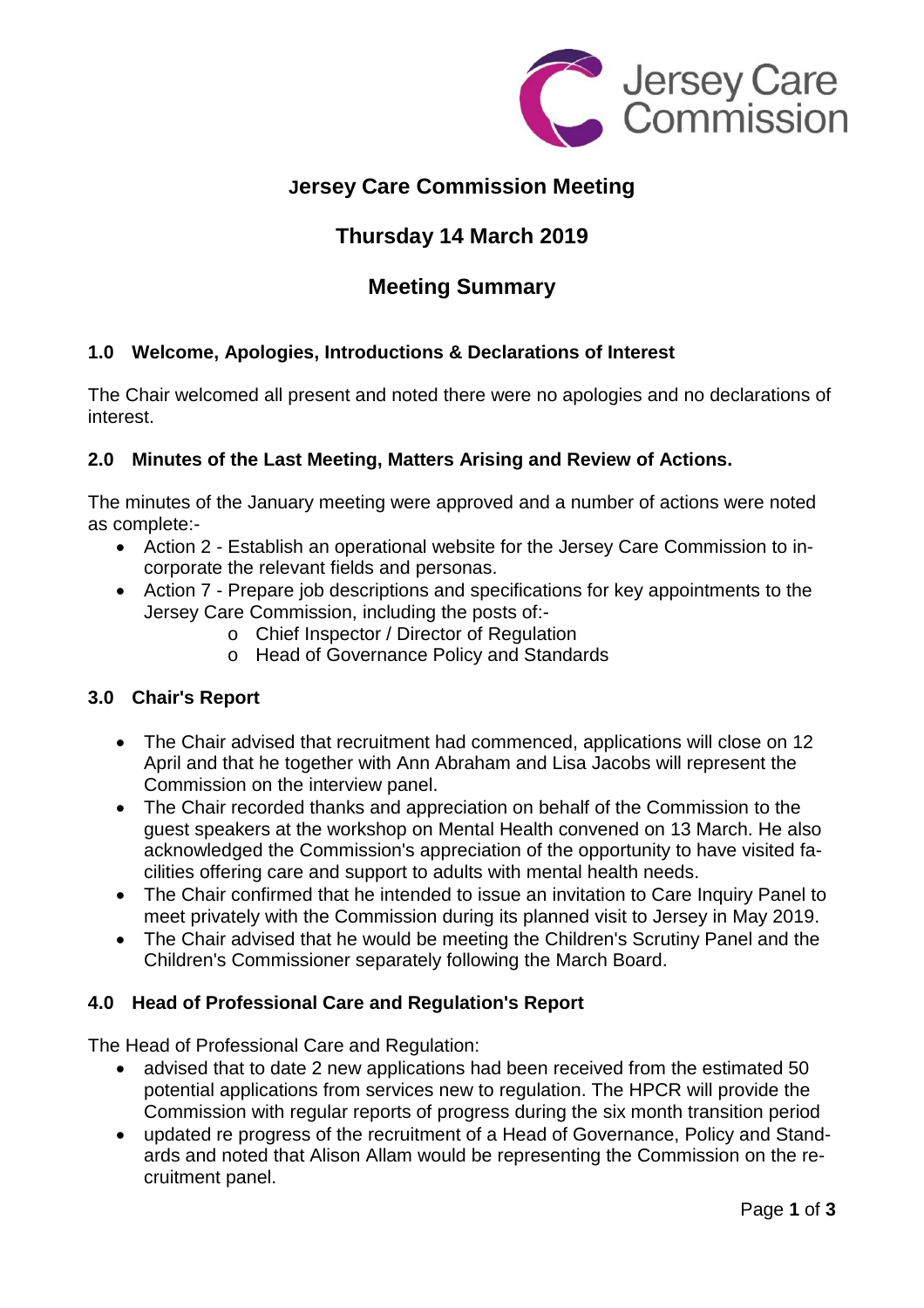- advised that Claire White, Policy Principle, would be leaving the Commission at the end of May to take up a new appointment.
- along with CW, provided a demonstration the care commission's website which can be accessed at carecommission.je. Work is continuing with Blue Llama towards developing phase two of the website.
- advised that the Commission has an active twitter account and has a number of followers.

#### **5.0 Links with Government of Jersey**

Rachel Williams:

- outlined her role as Director of Strategic Policy, Performance and Population and her responsibilities as the designated point of contact with the Commission in respect of governance, risk, performance and strategic priorities.
- outlined the cycle of bidding for financial resources to support the work of the Commission and how the Commission can secure resources to meet both its current role and for any proposed extension of its regulatory remit.

#### **6.0 Finance**

Luisa Rodrigues, Finance Manager, made a short presentation on financial matters and set out a template for recording income and expenditure. She explained how this will be populated going forward. Commissioners welcomed the intention to provide regular financial reports going forward.

#### **7.0 Professional Registration Online Registration**

Sam Goulding, Programme Manager and Marcus Ferbrache Head of Digital Delivery, explained how the proposed digital identity platform (YOTI) will work and how it can be utilised for the purposes of personal identification as part of an electronic registration system. The Commission welcomed the application of this software as a means of supporting on line registration of health and social care professionals.

#### **8.0 Complaints Procedure**

- The Commission discussed the current arrangements for responding to complaints and considered examples of best practice from other jurisdictions.
- The Commission agreed to bring forward a bespoke policy for the handling of complaints about the Commission when discharging its responsibilities in the registration and inspection process, taking account of best practice from expert bodies in the investigation of complaints, and noting that a user friendly and facilitative approach would be preferred.
- The Commission agreed that further and more detailed consideration of its statutory duty under the Regulation of Care Law (RoCL) is necessary to enable the Commission to respond appropriately to complaints or concerns brought to its attention about registered services.
- The Commission recognised that any existing or revised arrangements may be subject to further change, should the States of Jersey decide to appoint a Public Services Ombudsman / Commissioner for Complaints.